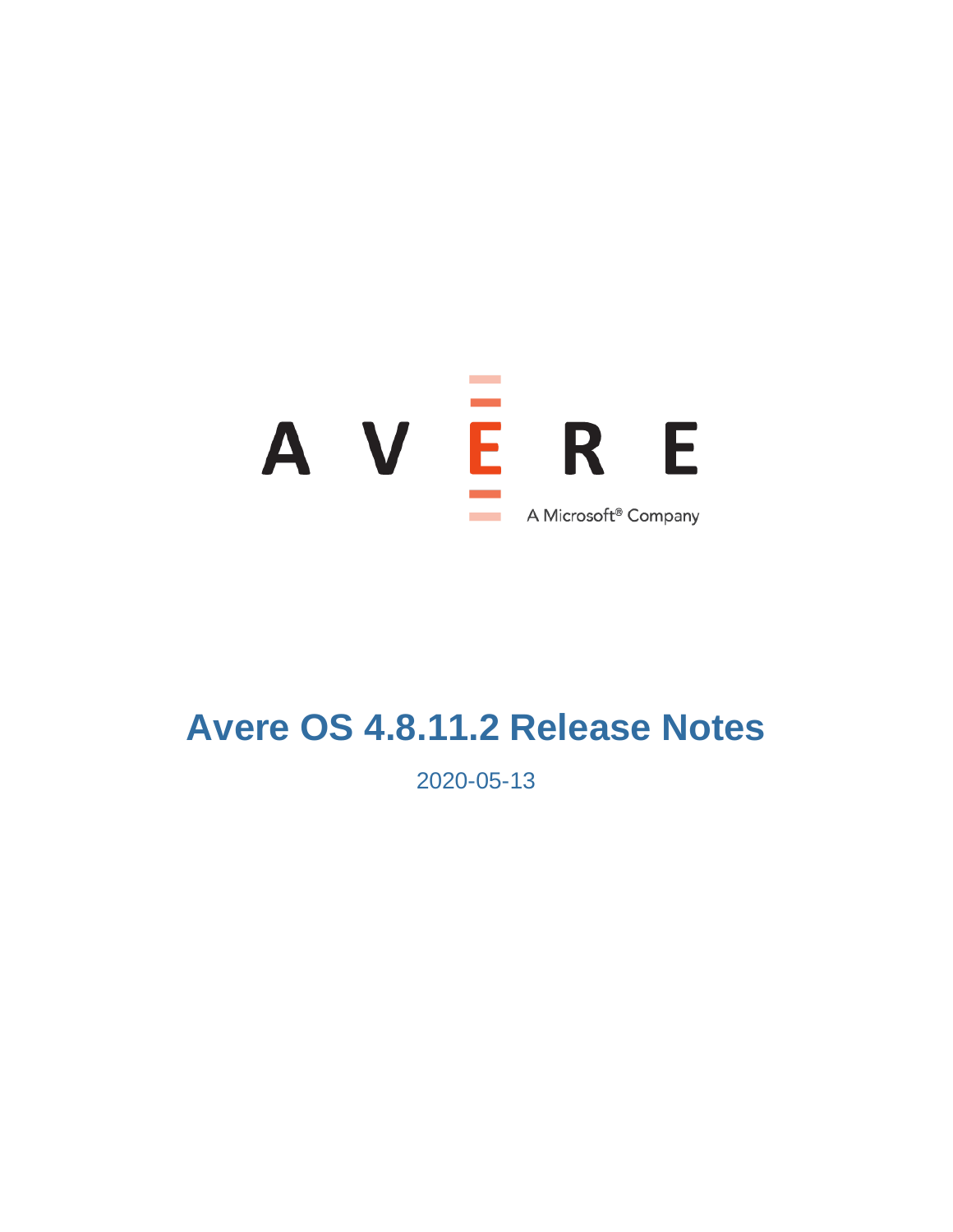### **Table of Contents**

[New in Avere OS 4.8.11.2](#page--1-0) [Resolved Issues](#page-2-0) [Filesystem](#page-2-1) [NFS](#page-2-2) [SMB/CIFS](#page-2-3) [New in Avere OS 4.8.11.1](#page-3-0) [New in Avere OS 4.8.10.1](#page-3-1) [Previous Avere OS Updates](#page--1-1) [Contact Microsoft Customer Service and Support](#page-4-0)

### **Copyright Information**

Copyright © 2018-2020 Avere Systems, Inc. All rights reserved. Specifications subject to change without notice.

No part of this document covered by copyright may be reproduced in any form or by any means – graphic, electronic, or mechanical, including photocopying, recording, taping, or storage in an electronic retrieval system – without prior written permission of the copyright owner.

The product described in this document may be protected by one or more U.S. patents, foreign patents, or pending applications.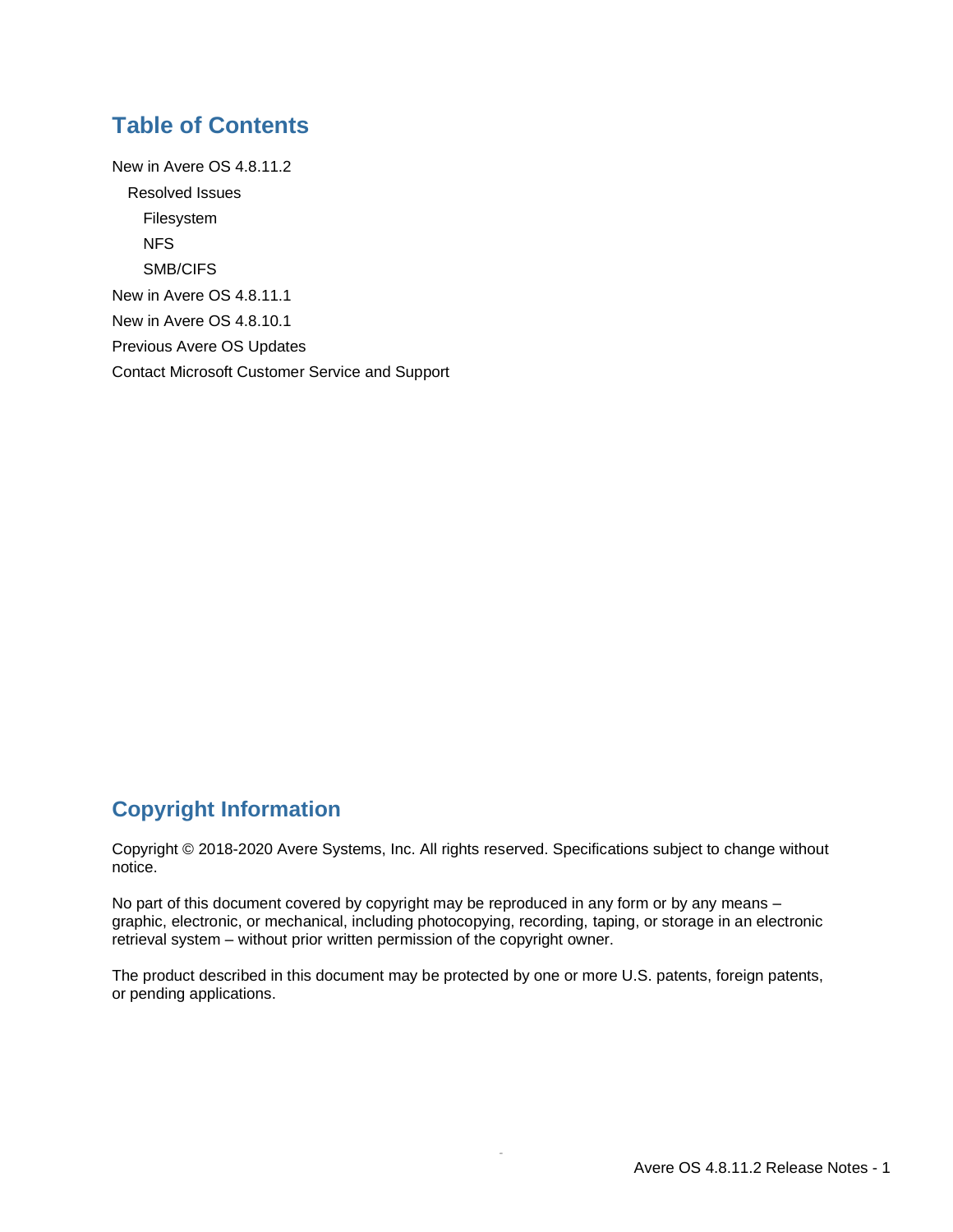# **New in Avere OS 4.8.11.2**

### <span id="page-2-0"></span>**Resolved Issues**

#### <span id="page-2-1"></span>**Filesystem**

| 5534498 | Fixed a race condition in the domain name lookup cache that could cause a crash.                                                                                                                                                        |
|---------|-----------------------------------------------------------------------------------------------------------------------------------------------------------------------------------------------------------------------------------------|
| 5997035 | Fixed a bug where an ENOENT error could cause the node to lose connection to a junction.<br>Also addressed an issue to prevent a crash in read-only mode when the target of an object<br>pointer was removed and caused a null pointer. |
| 6397274 | Fixed an issue to prevent a crash in read-only mode when the target of an object pointer would<br>be removed, causing a null pointer.                                                                                                   |
| 6444037 | Fixed a bug where an ENOENT error could cause the node to lose connection to a junction.                                                                                                                                                |

#### <span id="page-2-2"></span>**NFS**

5993954 Addressed a defect in the receipt of Kerberized NFS client operations. The defect could cause the file system service to restart and generate a core file.

#### <span id="page-2-3"></span>**SMB/CIFS**

- 5996747 Fixed a defect in the CIFS clustered database where internal socket send operations did not handle retries for non-terminal errors (such as EINTR). These failed socket send calls could lead to watchdog core files in any of the CIFS related processes.
- 5997035 Addressed a defect in which a core file from a failed CIFS logon service process could cause problems in a valid CIFS logon service process. Now, a failed process causes the remaining process to restart gracefully.

Before this change, the remaining process could write excessive log messages. The messages could eventually fill the log partition and cause additional system instability. High CPU utilization was also seen in this situation.

- 5996748 Fixed a memory leak in the CIFS name service process, which could cause a core file. The memory leak was triggered by a share disconnection.
- 6342688 Fixed code to prevent an SMB service restart that could happen when a client performed many tree connect operations within the scope of one TCP connection.
- 6423289 Addressed a potential SMB process restart and associated core file when a SMB client requested an open file list for a vserver.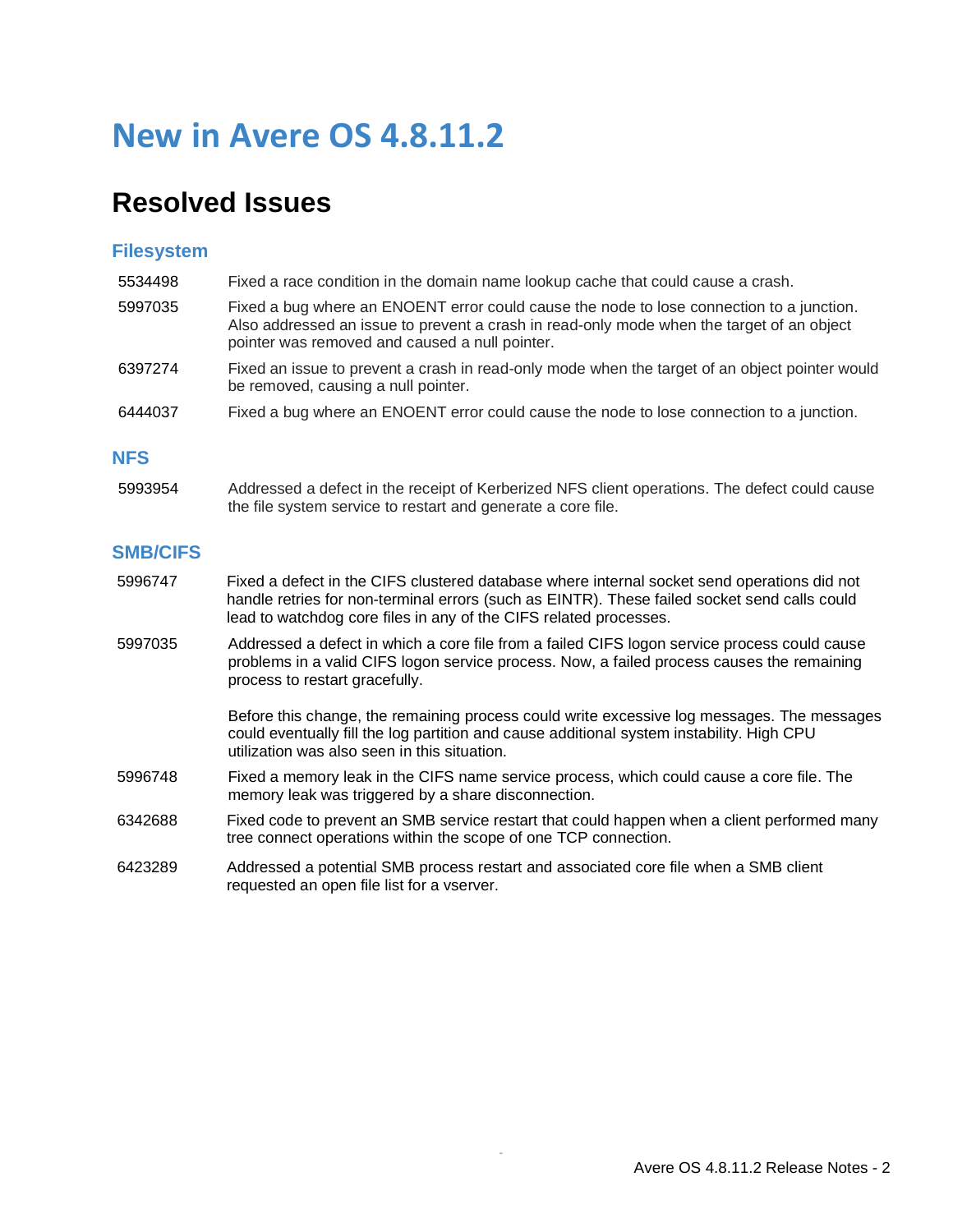# <span id="page-3-0"></span>**New in Avere OS 4.8.11.1**

### **Resolved Issues**

#### **Filesystem**

| 26646 | Fixed an issue involving a race condition that could cause a rename operation to fail.                               |
|-------|----------------------------------------------------------------------------------------------------------------------|
| 26706 | Updated code to prevent a stale pointer value from being read as part of a core filer directory<br>metadata read.    |
| 26779 | Correctly clear metadata if a rename operation fails.                                                                |
| 27074 | Fixed a problem that could cause permission issues after a file's CIFS or ACL mode changes<br>on a cloud core filer. |

#### **General**

27120 Changed how the Elastic Network Driver (ENA) requests memory. Before this change, the ENA driver requested 16K memory buffers for each packet, which quickly depleted the memory pool. The ENA driver now requests smaller buffers per packet based on the maximum transfer unit size.

#### **SMB/CIFS**

26220 Fixed a defect involving CIFS ACL data management jobs (both move and mirror) from cloud core filers. The defect could cause a filesystem service restart with associated core file, or a data management job failure.

### <span id="page-3-1"></span>**New in Avere OS 4.8.10.1**

### **Resolved Issues**

#### **Cloud Object Store**

- 25845 Fixed a problem in the cache file system that caused the process that writes data to the cache disks to stop. This problem affected a database used by the cloud filesystem code, and could cause system restarts.
- 26179, 26401 Reduced memory consumption by improving management in the cloud module memory system.
- 26469 Fixed an issue that could cause directory segments to become inaccessible after an upgrade, thus blocking accesses to multiple entries in the directory.

#### **Filesystem**

- 26225 Fixed a problem with token state management to prevent inappropriate token revocation.
- 25949 Improved the token management procedure for handling tokens after the related file has been written to backend storage and removed from the cache.